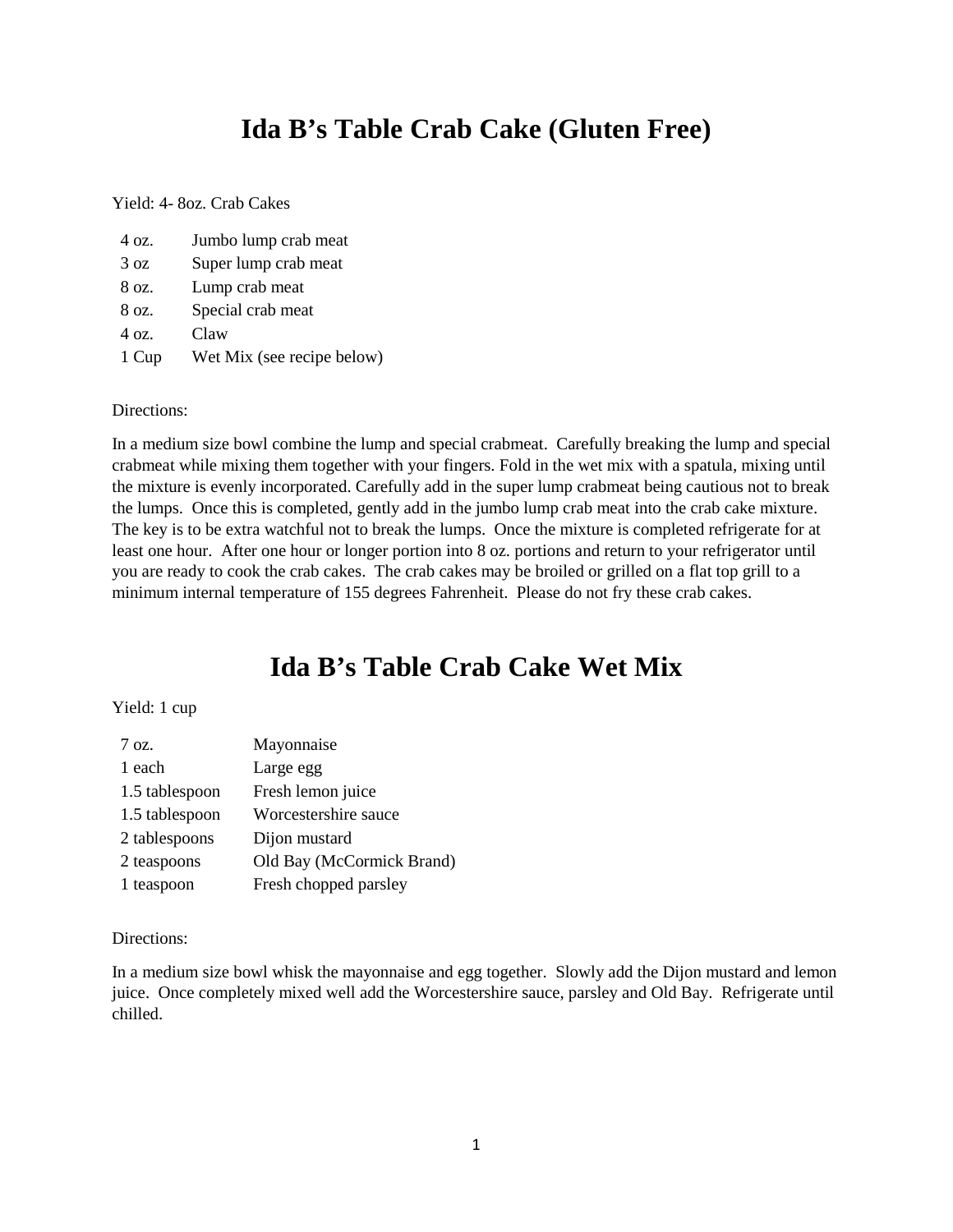# **Ida B's Table Beet Salad**

#### Yield: 4 Servings

| 8 oz.      | Arugula (washed and destemmed)   |
|------------|----------------------------------|
| 4 oz.      | Radicchio (washed and julienne)  |
| $2 \Omega$ | Julienned red onions             |
| $2 \Omega$ | Roasted red beets                |
| $2 \Omega$ | Roasted yellow beets             |
| $2 \Omega$ | Spicy walnuts (see recipe below) |
| 12 each    | Orange segments                  |
| $2 \Omega$ | Goat cheese (optional)           |

#### Directions:

In a large bowl mix the arugula and radicchio, toss in enough dressing to coat the lettuce. Place four equal portions on four plates. Top the salad with equal servings of each of the remaining ingredients. Serve immediately after preparing.

## **Spicy Walnuts**

Yield: 1 Cup

| 1 cup                                                       | Walnuts                |  |
|-------------------------------------------------------------|------------------------|--|
| 1 tablespoon                                                | Water                  |  |
| 1 tablespoon                                                | Honey                  |  |
| 1 teaspoon                                                  | Extra virgin olive oil |  |
| *** reserve the ingredients below until walnuts are roasted |                        |  |
|                                                             |                        |  |
| 2 tablespoons                                               | Sugar                  |  |
| $1/8$ teaspoon                                              | Cayenne pepper         |  |

#### Directions:

Pre- heat your over to 350 Degrees Fahrenheit. In a medium size bowl toss the walnuts in the honey, water, and EVOO (extra virgin olive oil) until evenly coated. Once evenly coated spray a small sheet pan and roast the walnuts for approximately 10 minutes or until toasted. Once toasted while still hot toss the walnuts in a clean bowl with the reserved ingredients (sugar, Cayenne pepper, and salt). Allow to cool prior to added to the salad. Reserve any left overs for a snack or future salad toppings.